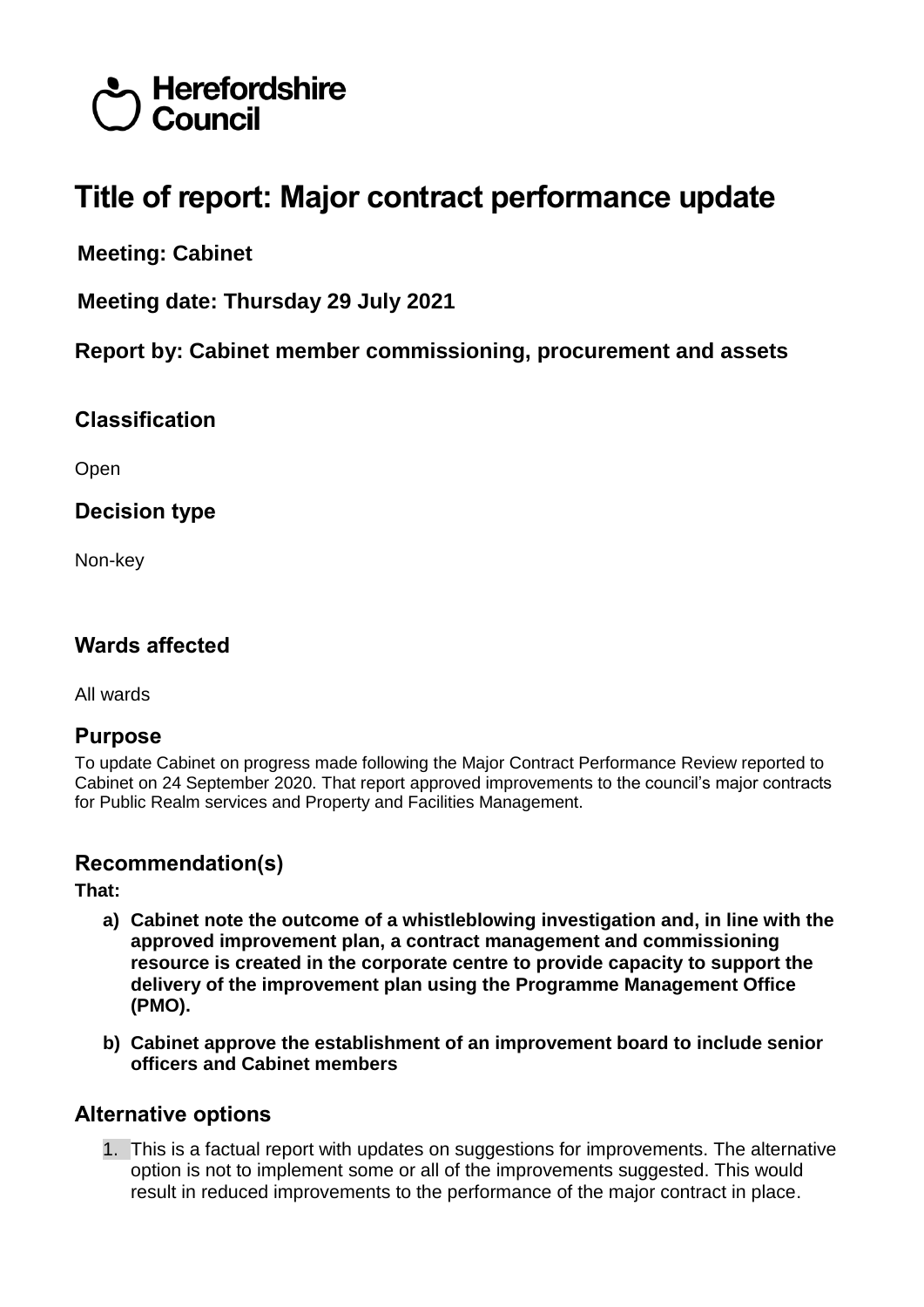# **Key considerations**

- 2. The findings of the Public Realms major contract performance review was reported to Cabinet on 24 September 2020 and with it Cabinet approved the recommended improvements, being:
	- a. Build technical knowledge within the Council
	- b. Improve internal communication and education
	- c. Increase the involvement of the procurement team
	- d. Set up a contract management framework
	- e. Consider an appropriate Contract Management System (CMS)
- 3. On 5 October 2020 a whistleblowing investigation was commissioned to consider the management of the Hereford City Centre Transport Package. In summary the purpose of the Hereford City Centre Transport Package (HCCTP) is a series of works to improve the way residents and businesses travel around Hereford to reduce journey times, cut pollution and create a safer environment for all road users; the programme has also released land for development. There are two key elements – the City Link Road which was opened in December 2017 and the Transport Hub yet to be completed; along with some public realm elements.
- 4. The investigation concluded on 23 January 2021. Attached at Appendix A is the Hereford City Centre Transport Package internal investigation summary report. Its key findings include:
	- a. Based on the 23 November 2017 cabinet member report total spend to that point was £34,160k with £6,490k remaining to spend on public realm works at Commercial Road, Blueschool and Newmarket streets, plus the transport hub.
	- b. Since the 2017 report there has been additional costs relating to land acquisitions. A further up to date Cabinet report was presented on 22 July confirming that insufficient funding remains to complete the remaining undelivered HCCTP projects.
	- c. Of concern are the number of compensation events, with costs beyond contracted amounts outlined in original governance. The contract and relationship with BBLP meant they were the key delivery agent. This puts a great deal of trust in BBLP without the value for money being tested beyond the original contract.
	- d. Also of concern is the cost of land acquisition beyond the business case estimate – by more than £5m. CPOs follow complicated legal processes and once started there will be a set entitlements based on land valuation and disturbance payments (sometimes only fully realised years later).
	- e. The report recommendations include further financial appraisal on BBLP spending, especially focusing on payment for quantity surveying, project leads and programme management and BBLP's value for money test when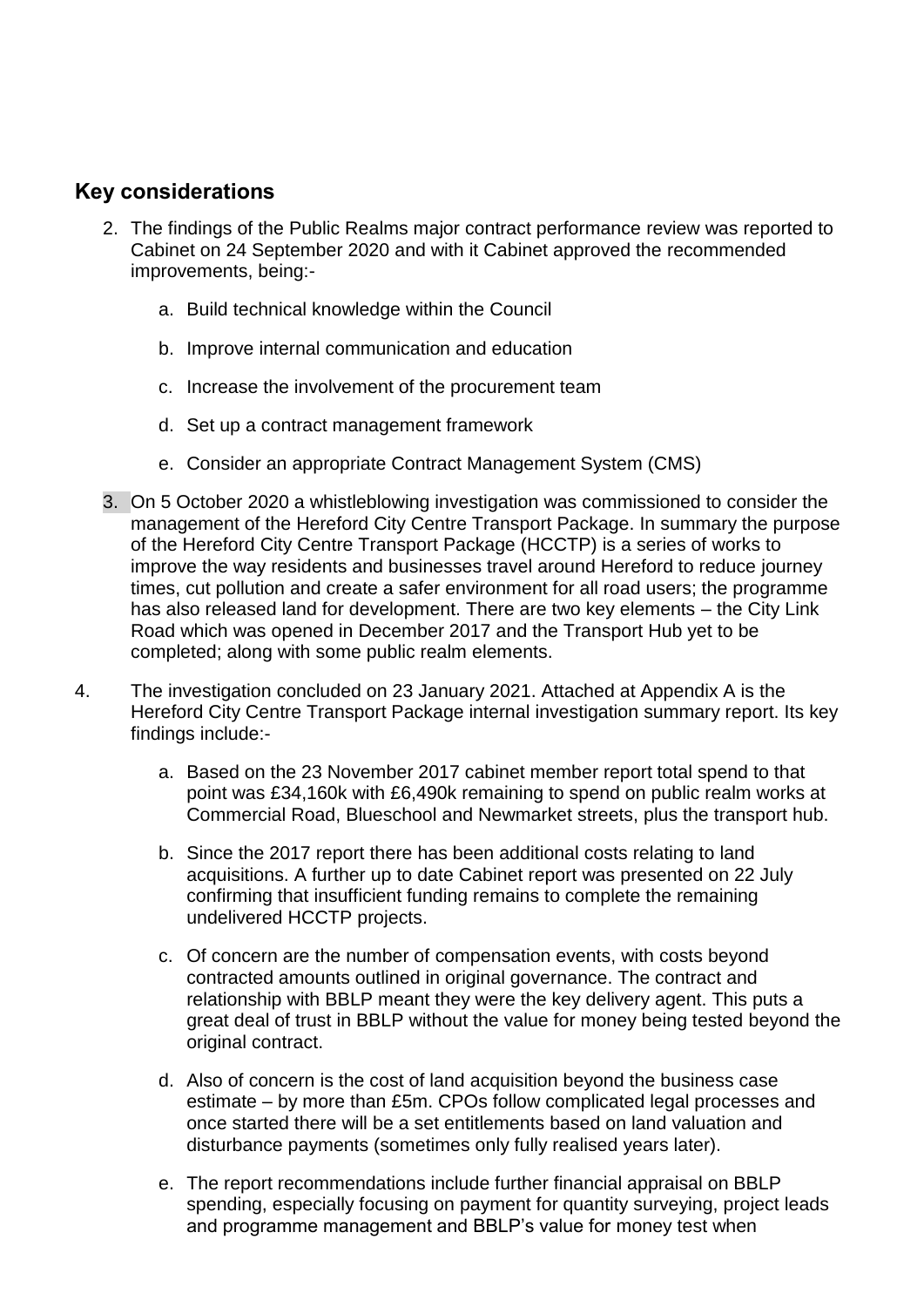commissioning third parties, reviewing procurement reports and / or evidence of quotes.

- 5. This further supports the previous report being that is it a corporate priority to improve the commissioning and contract management of the Public Realm Contract.
- 6. To address the required improvements it is proposed that a contract management and commissioning resource is created in the corporate centre to provide capacity to support the delivery of the improvement plan using the Programme Management Office (PMO).
- 7. The commissioning role does report to the monitoring officer and the contract management to the chief finance officer. The two new roles are providing expertise and additional capacity to support the Director and work with the existing team, who will continue with front line delivery.
- 8. In addition to this Cabinet is requested to approve the establishment of an improvement board to include senior officers and Cabinet members. The board and additional resource will review the current operating model and monitor the improvement plan. Minutes from Improvement board meetings will be published and reports will come back to Cabinet on an exceptional basis.

# **Community impact**

- 9. To ensure the optimum performance of the major contract for public realm supports the delivery of the best value for money and community impact of the services the contract provides.
- 10. Herefordshire Council is committed to ensure that those making decisions and delivering services are accountable for them. To support effective accountability the council is committed to reporting on actions completed and outcomes achieved, and ensuring stakeholders are able to understand and respond as the council plans and carries out its activities in a transparent manner. External and internal audit contribute to effective accountability.

# **Environmental Impact**

- 11. Herefordshire Council provides and purchases a wide range of services for the people of Herefordshire. Together with partner organisations in the private, public and voluntary sectors we share a strong commitment to improving our environmental sustainability, achieving carbon neutrality and to protect and enhance Herefordshire's outstanding natural environment.
- 12. Whilst this is a decision on reviewing a major contract in place, consideration is given to minimise waste and resource use in line with the Council's Environmental Policy when procuring works through the contract.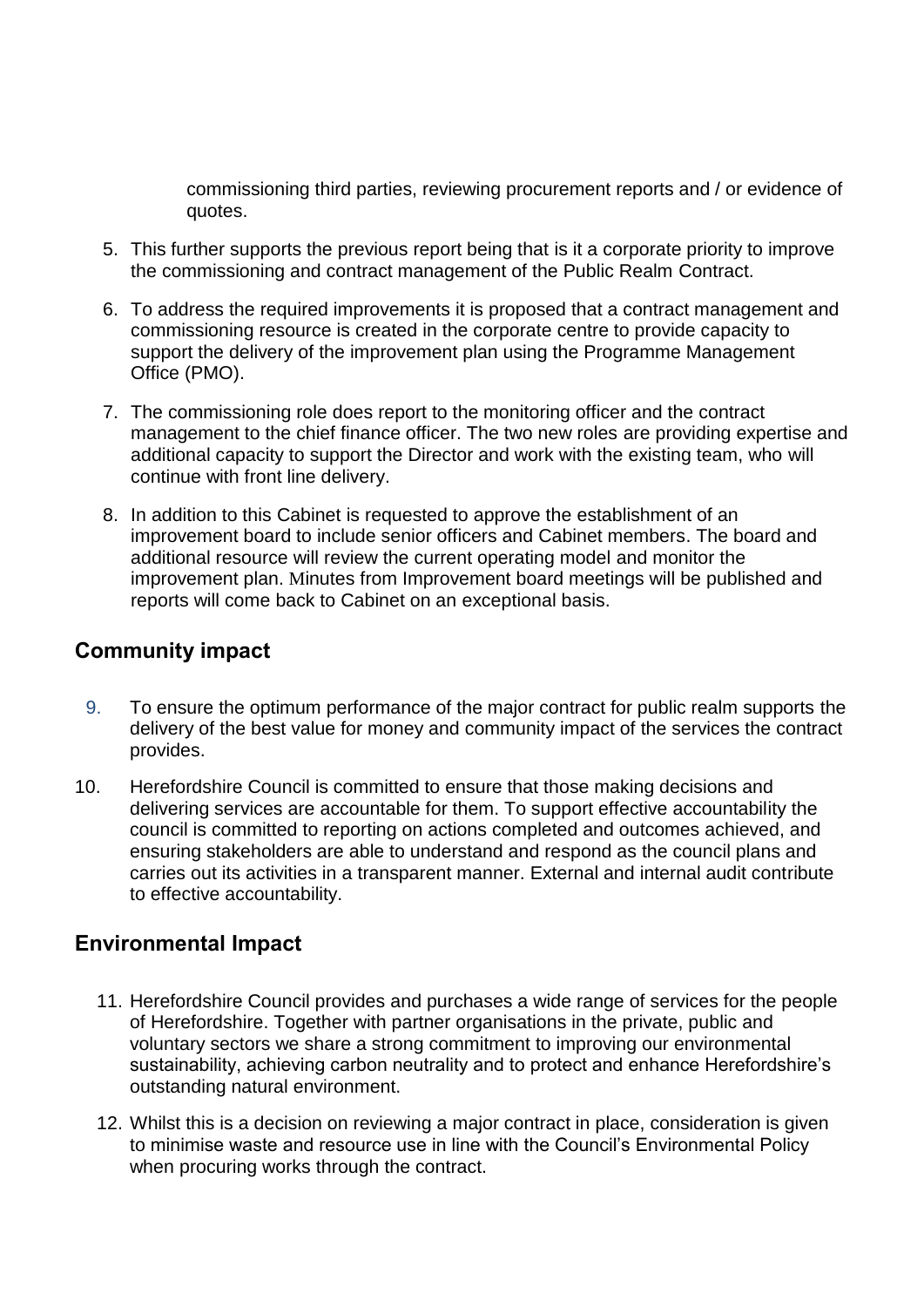# **Equality duty**

13. Under section 149 of the Equality Act 2010, the 'general duty' on public authorities is set out as follows:

A public authority must, in the exercise of its functions, have due regard to the need to –

- a) eliminate discrimination, harassment, victimisation and any other conduct that is prohibited by or under this Act;
- b) advance equality of opportunity between persons who share a relevant protected characteristic and persons who do not share it;
- c) foster good relations between persons who share a relevant protected characteristic and persons who do not share it.
- 14 The public sector equality duty (specific duty) requires us to consider how we can positively contribute to the advancement of equality and good relations, and demonstrate that we are paying 'due regard' in our decision making in the design of policies and in the delivery of services. As this is a report on the performance of an existing contract, we do not believe that it will have an impact on our equality duty.

### **Resource implications**

- 15 The suggested improvements to improve the performance of the major contract for public realm will largely be resource implication neutral. Contract efficiencies can fund the resource implications of the recommendations proposed.
- 16 The contract provision is supported by council staff costs that total approximately £0.3m in revenue costs and £0.7m in capital costs, per annum. Council officers have agreed the proposed action plan and the cost of implementing this will be contained within existing budgets.
- 17 The role of the officers will be to implement the recommendations of the internal investigation and instigate a programme of improvement relating to the contract to ensure value for money.

### **Legal implications**

18 There are no legal implications as a result of the proposed improvements discussed in this report.

### **Risk management**

19 To improve the performance of the major public realm contract will reduce the risk of mismanagement and non-compliance with contract procedure rules. The monthly Performance Report - Risk Register does not sufficiently log actions related to risks. Each risk should be accompanied by a strategic plan, which is to either accept, mitigate or transfer the risk. These strategic plans should also be accompanied by